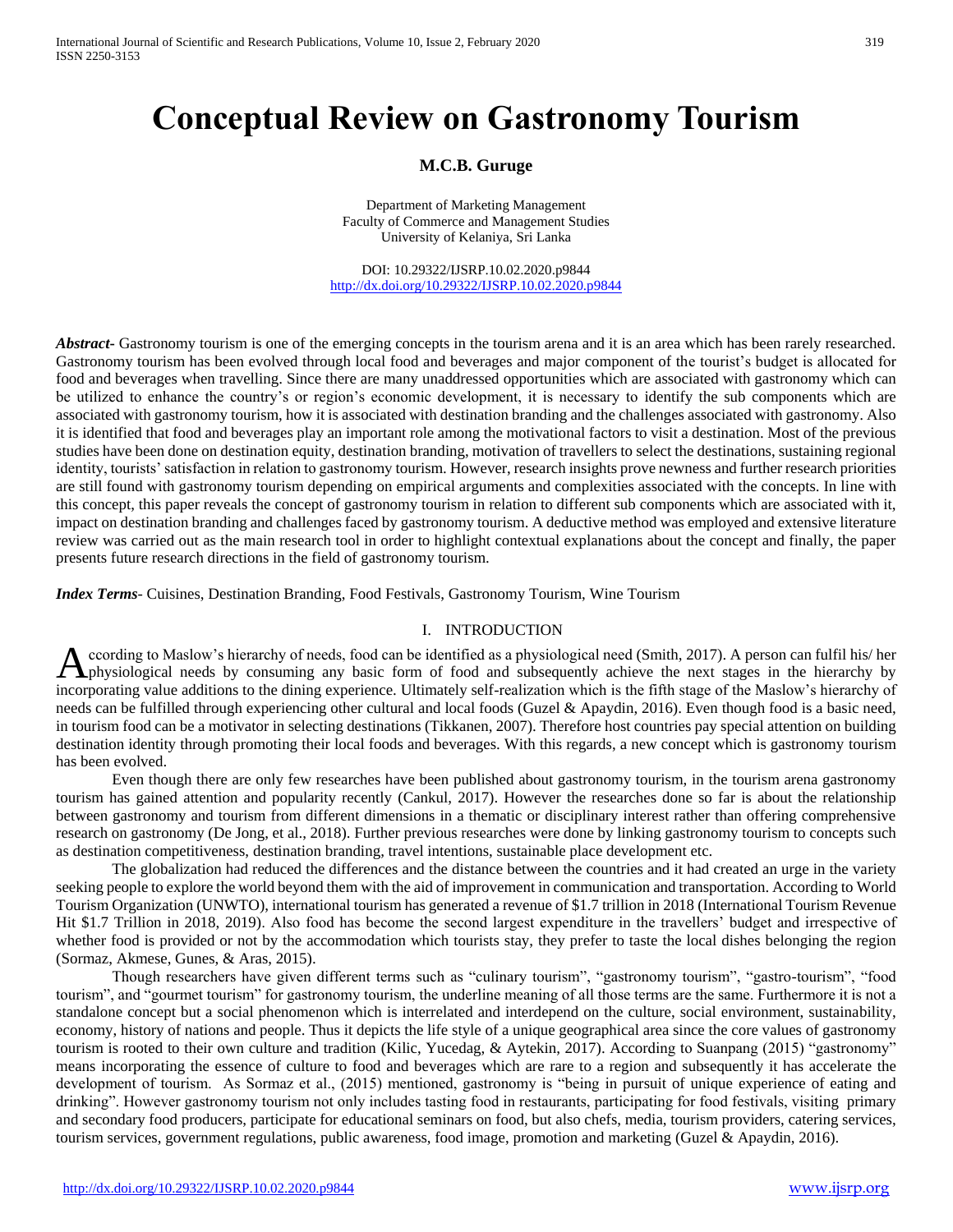This paper attempts to review the empirical and theoretical arguments to discuss how gastronomy tourism is attributed on tourists and destinations. There are arguments on the impact of gastronomy tourism on destination equity, destination branding, motivation of travellers to select the destinations, sustaining regional identity, tourists' satisfaction etc. However, none of the studies have been done in Sri Lankan though tourism is the third largest foreign exchange earner in the country which had accounted for around \$4.3 billion revenue in 2018 (The U.S. Department of Commerce's International Trade Administration , n.d.).

More specifically, Kim, Eves and Scarles (2009) researched about local food experiences and developed a conceptual model of local food consumption at tourist destination using grounded theory. The conceptual model comprised three categories: motivational factors, demographic factors and physiological factors. But none of the research were done on the sub components of gastronomy tourism such as food festivals, wine tourism, cuisines, food tours etc.

Also, existing literature lacks different areas of research that would benefit from critical cross-subject areas and concepts. Thus, it limits the usefulness of gastronomy tourism (De Jong, et al., 2018). In order to enhance the usefulness of this concepts, the relationship between gastronomy tourism and different sub components which were rarely discussed before will be recognized and critically evaluated in this paper. Accordingly, paper follows a deductive approach to review the concepts and empirical contributions. Research tools include literature survey methods and journal articles, case studies, industry reports and theories were examined to organize the arguments and conclusions. Paper provides a discussion based on empirical arguments and it concludes future research directions accordingly.

# III. LITERATURE REVIEW

In this paper gastronomy tourism will be considered as the main concept whilst other supportive theories and concepts will be reviewed by emphasizing the relationship and existence of the relationship in different contexts. The three main sub components of gastronomy tourism which will be reviewed in this paper are food festivals, wine tourism and authentic cuisines. Then how these sub components affect the destination branding as well as the challenges associated with those will be discussed as well.

### *A. Tourism and Local Food Consumption*

As defined by Stephen, Smith and Xiao (2008) "tourism is any tourism experience in which one learns about, appreciates or consumes branded local sources". In this context local food and beverages has become an integral part of tourism. As stated by Cohen and Avieli (2004) and Kim et al. (2009) relatively an insignificant attention has been given no exploring local food consumption in the context of the hospitality and tourism despite the importance of local food consumption. Godfrey and Clarke (2000) had identified the reason behind that is food has been considered as a supporting factor in tourism by traditional scholars and it has been used as a supplementary source for destination's appeal (Quan & Wang, 2004). Mak, Lumbers and Eves (2012a) have futher done additions to the above stating, in the context of international tourism food consumption can be seen as the 'tourist's paradox', a fluctuation between fulfilling the obligatory and the symbolic facets of food in foreign destinations. The obligatory facet depicts the essentiality of food consumption in tourism whereas symbolic facet reflects the symbolic meanings of food consumption to tourists. Gastronomy tourism has been evolved due to the obligatory facet of food such as exploring local culture and seeking authentic experience in relation to food and beverages (Mak, Lumbers, Eves, & Chang, 2016).

However, a few studies have addressed tourists' dining behaviour, food consumption at a tourist destination and local food consumption in hospitality and tourism environments (Chang, Kivela, & Mak, 2011; Mak, 2012a) and motivations for experiencing local food and beverages in tourists' destinations (Cohen & Avieli, 2004; Kim et al., 2009). This emerging interest is powered by the growing number of destinations which are leveraging their culinary resources when promoting and differentiating themselves from others, for example, Australia, New Zealand, Italy, and Singapore (Chang, Kivela, & Mak, 2010; Hall & Mitchell, 2002).

Based on the previous research it was found out potential factors that influence tourist food consumption behaviour are cultural and religious factors, socio-demographic factors, food-related personality traits, exposure and past experience, and motivational factors (Mak, Lumbers, Anita, & Chang, 2012b). Even though available research has provided ground work on understanding the reasons affecting tourists' food consumption, systematically reviewing those factors and their interrelationships are lacking.

In addition to above Hall, Sharples, Mitchell, Macionis, & Cambourne (2004) ague that there two types of tourists who consume food; tourist who consume food as a part of their travel experience and those who select destinations solely based on their preference of food. Thus just visiting a restaurant while travelling cannot be considered as food tourism, culinary tourism or gastronomy tourism. In other words destination choice of tourists must be influenced by a special interest into culinary, gastronomy, gourmet or cuisine.

### *B. Gastronomy Tourism and Food Festivals*

Collective celebrations which are either one-off or regular events which focus on attracting tourists to experience the food and beverages which are ingenious to a certain geographic area is called food festivals (Iriguler & Ozdogan , 2017). As mentioned by Mason and Paggiaro (2012), the main purpose of food festivals includes attracting new visitors for events through promoting brand values, enhancing the awareness, creating brand loyalty and strengthening community relationships by utilizing the authenticity associate with local food.

Because of the rewards mentioned above the destinations around the world have become popular by organizing different types of food festivals. Thus tourists travel to those destinations every year to get that experience. According to CNN Travel website, world's best 14 food festivals are Wildfoods Festival (Hokitika, New Zealand), Annual Golden Spurtle (Cairngorms, Scotland), The Onion Market (Bern, Switzerland), Watercress Festival (Hampshire, England), Salon de Chocolate (Quito, Ecuador), Bacon Festival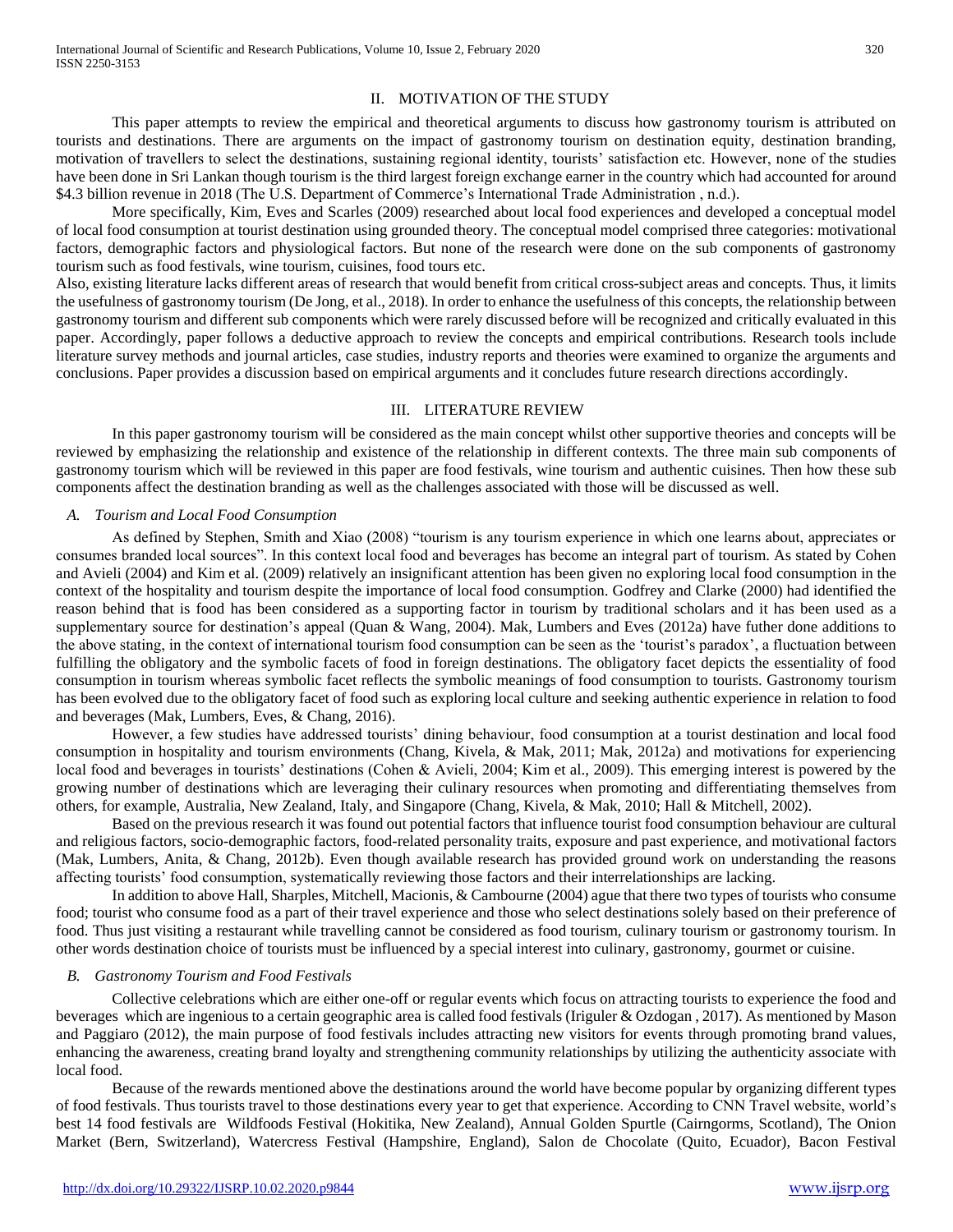(Sacramento, California), Blue Food Festival (Bloody Bay, Tobago), PoutineFest (Ottawa, Canada), Castagnades chestnut festival (Ardeche, France), Dumpling Festival (Hong Kong), National Cherry Festival (Traverse City, Michigan), Pizzafest (Naples, Italy), Vegetarian Festival (Phuket, Thailand), Herring Festival (Hvide Sande, Denmark) (World's best food festivals, 2017). The Traveltriangle blog also confirms that some of the festivals like Pizzafest in Italy, Bacon Festival in Califonia, Salon de Chocolate in Ecuador, Dumpling Festival in Hong Kong, National Cherry Festival in Michigan, Herring Festival, Vegetarian Festival are the food festivals which should be visited in 2020 (13 Most Popular Food Festivals Around The World To Visit In 2020, 2019).

Although there are a variety of festivals with different underlying themes as given above, the importance given for food is remarkable (Lee & Arcodia, 2011). These types of food festivals assist the economic development by attracting tourists who are keen on experiencing new cultures and tastes. Even though these food festivals are carried out under different themes, all these festivals are enriched with complementary programmes such as culinary demonstrations, local product vending stands, seminars, kitchen shows with celebrity chefs, competitions, musical shows, art and craft workshops and donation raising events in order to incorporate a variety and an appealing atmosphere to the visitors (Iriguler & Ozdogan , 2017).

Local food plays a significant role in the tourist's experience, but to which extend it is important depends on their motivation to try local food. Therefore for some tourists food is the major motivation whereas for others it is a supporting factor to visit the destination. When food become the main motivation, tourists prefer to attend food festivals rather than travelling for sightseeing (Iriguler & Ozdogan , 2017). According to Sormaz et al., (2015) gastronomy tourism include eating festivals, gastronomic trips on observing food production, dining experience at restaurants, interactions with famous chefs. The food festivals can be the core attraction of the destination or a complementary factor to visit the destination. In any case it should be in line with the characteristics of the destination. (Guzel & Apaydin, 2016)

Food festivals have the ability to make the tourists appreciate the locality, increase the availability of variety of attractions which enhance the destination's image. Meanwhile food festivals also enhance the awareness and visibility of the destinations (Guzel & Apaydin, 2016). As mentioned by Iriguler and Ozdogan (2017) food festivals not only generate an income for the local community during a limited time, but also accelerate the income of the other supporting services attached with tourism which are transportation and accommodation. Chang and Yuan (2011) had also stated that the short term benefits of food festivals are increased demand for cafes, restaurants, hotels and transport where as long term benefits are increased awareness on local products, increase in employment, development of infrastructure facilities, engagement in communities and reinforcement of local identity.

As mentioned by Iriguler and Ozdogan (2017) the main motivation factors for tourists to participate for food festivals are for escaping from their daytoday routines to and taste local food flavors. Thus conducting food festivals is a good initiative to attract tourists and improving the destination image by leveraging the power of food and beverages indigenous to a specific country or a region.

### *C. Gastronomy Tourism and Wine Tourism*

Wine tourism can be defined as the activities related to Wine such as visiting vineyard and wineries, participating for wine festivals, grape wine tasting and experiencing the attributes of a grape wine regions (Carlsen, 2004). The most popular destinations for wine can be listed as Australia, California, France, Greece, Chile, Italy, Portugal, Washington, Switzerland and Thailand (10 Best Wine Travel Destinations of 2019, n.d.). There are three major dimensions in the subject of wine tourism namely; wine producers, tourism agencies and consumers. Thus it an integrated process of expanding the avenues for the wineries to educate and sell their products through developing the attractions and the image of wine tourism through attracting consumers (Getz, 2000).

In the earlier stage of wine tourism, some wineries were fearful that the tourists would visit the wineries merely for the drinking purpose but not to taste and receive some education and understanding about the art of wine (Skinner, 2000). However it is realized that the benefits of the wine tourism is not limited to cellar doors, but extended to the regional economy at large (Carlsen, 2004).

It is important to understand the demographic and behavioural factors which affect wine tourism. As mentioned by Carlsen (2004), a number of studies have identified that the target group of wine tourism is older age group (i.e 40s and 50s), who have a greater knowledge about the subject as well as socially aware. However there are also studies which had indicated that the wine tourists represent the age of 30s. Furthermore it can be stated that majority of the tourists are highly educated professionals or managers whose income is above the average (Mitchell & Hall, 2001).

Since income is a critical factor here, this segment cannot be attracted by cheap package deals. It has been also found out that the seasonal affect is also a demand factor on wine tourism. Thus, according to a research done in New Zeeland it is evident that the tourists engage in winery visits during late summer and early autumn (Mitchell & Hall, 2003). There are also studies which states the demographic factors of wine tourists vary from region to region (Beverland, 2001). Thus it is important to understand the demographic information of the wine tourists since it will help the wine tourism at large when implementing marketing strategies.

Mainly two issues has been identified with regards to wine tourism. Those are the issues related to national level and regional level. Marketing and branding, export revenue, tourism trends, taxation and regulation, funding, industry integration, accreditation and awards are the issues faced at national level where as regional identity, image, branding, marketing and facilities audits, infrastructure, tourist expenditure and the role of local government are the issues faced at the regional level (Carlsen & Dowling, 1999).

It is important to understand the differences indigenous to different regions where wine tourism is prominent and those differences should be leveraged in order to attract the consumers (Bruwer, 2003). Getz (2000) further explains that availability of attractions, hospitality, convenient infrastructure, presence of a marketing plan and organizational development are important for the growth of wine destinations. As per the report released by the Australian Cooperative Research Centre for Sustainable Tourism, wine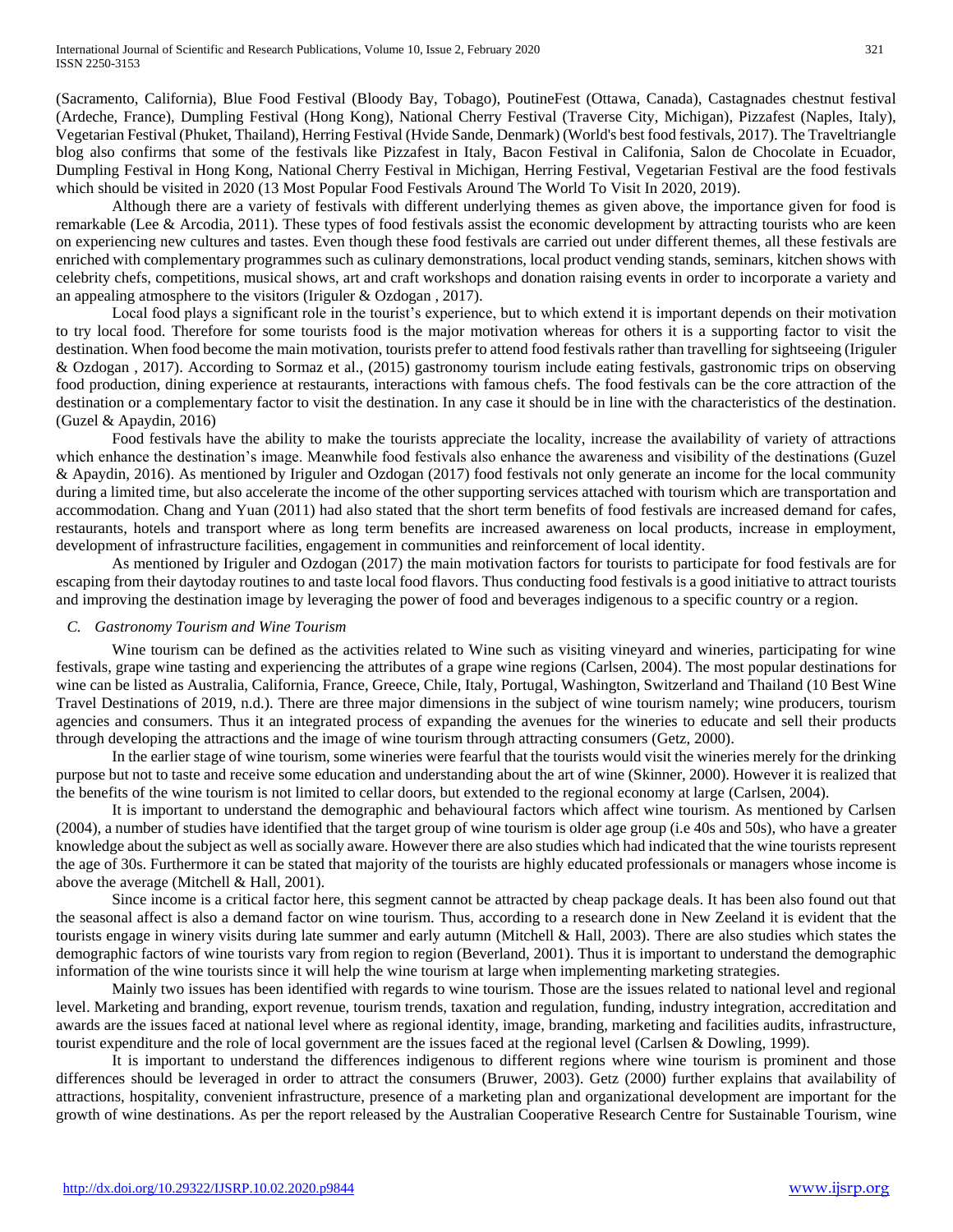tourists are motivated by the atmosphere of the destination, a pursuit for self- development, hedonic experience and novelty (Sparks, Roberts , Deery, Davies, & Brown, 2005).

In conclusion it can be stated that for the betterment of wine tourism, researches should be done in order to identify the demographic and behavioural factors of the tourists who are keen on wine tourism and wine tourism destinations need to be designed to attract the tourists through improving the supporting factors which influence the smooth functioning of wine tourism.

## *D. Gastronomy Tourism and Heritage Cuisines*

In recent years, dining has been come into play as a major activity among the tourists and many tourist destinations engage in promoting their local food and cuisine in order to attract tourists to their destinations (Horng & Tsai, 2012). Local cuisines depicts a core element of the destination's intangible heritage and through that tourists can gain a truly authentic cultural experience by experiencing the local cuisines. Furthermore, it is stated that among the few elements which come under intangible heritage, food is the only element which has been able to retain its authenticity to some extent irrespective of the impact of the immigrant population (Okumus, Okumus, & Mckercher, 2007)

In gastronomic terms, sense of place is the admiration for local climate. In other words food have to be indigenous to the place in order to be authentic (Symons, 1999). Thus the tourists who are keen on experiencing the local cuisines avoid international hotels and the global fast food chains such as McDonald's, KFC, Pizza Hut etc. According to Symons (1999) even air conditioning a restaurant or any other dinning place creates a distance from the local environment.

According to the Enteleca Research and Consultancy (2000), the cuisine tourists can be classified into five subgroups as food tourists, interested purchasers, unreached tourists, un-engaged and laggards. This classification has been done based on the importance given for food by the tourists during their tour. Thus for interested purchasers, food is a part of the holiday that affects the satisfaction with the holidays whereas laggards have limited or no interest in gastronomy and do not try local food (Okumus et al., 2007). Therefore those whose travel plan has a significant prominence on experiencing authentic food cuisines are either food tourists or interested purchasers.

Food and cuisines represent major components of the destinations' invisible heritages since those depicts the national cultural characteristics and local features which can be even excelled into an international brand (Horng & Tsai, 2012). Thus, authentic cuisines have become a trending market for many countries and regions which creates a distinctive competitive edge for tourist destinations and related enterprises. Also authentic cuisines can be leveraged to excel the cultural image of a country. It not only provides job opportunities for local residents and communities, but also preserves the local cuisine culture and establish the local community. In addition, tourism industry gets benefited as well as the whole area (Horng & Tsai, 2012).

Hall, Mitchell, & Sharples (2003) stated that synergizing food and tourism and implementing effective strategies can excel the local economic development. Thus, as food and cuisine gradually receive more attention, countries begin to improve their authentic cuisines to compete with other countries. In addition to that, food can be utilized as a method of differentiating destinations in a meaningful way and positively associating style of food and a destination since cuisines are always branded by nationality such as Chinese, French, Italian, Turkish, Mexican, etc.

As suggested by Symons (1999) has stated that due to the impact of globalization, the local cuisines around the world has been converted to global cuisines and as repercussion of that increase the sameness of the cooking practices and dishes. Thus it is argued that when the menus become similar, there will be no space for the development of gastronomy tourism (Scarpato & Daniele, 2003). According to Santich (as cited in Scarpato & Daniele, 2003) when dishes of different culinary cultures are put together, it is more likely to lead to confusion rather than fusion and the culture loss its authenticity and the impact get diminished. Thus same food and dishes are available around the whole world and the globalization of local cuisines leads to the homogenization of cuisines.

# *E. Impact of Gastronomy Tourism on Destination Branding*

Branding is vital when creating marketing strategy for goods, services and organizations. Similarly cities can also be promoted with their own features such as culture, art, heritage, or natural resources (Kasapi & Cela, 2017). According to Ritchie and Ritchie (as cited in Blain, Stuart, & Ritchie , 2005) "a destination brand is a name, symbol, logo, word mark or other graphic that both identifies and differentiates the destination; furthermore, it conveys the promise of a memorable travel experience that is uniquely associated with the destination; it also serves to consolidate and reinforce the recollection of pleasurable memories of the destination experience". In addition to that, Chernatony (2010) and Morgan, Pritchard and Pride (2004) have stated destination branding as the process of creating and improving the identity of a destination irrespective of whether it is a country, region or a city which is involved with tourism.

Anholt (2010) has suggested that experience is the key to place branding by further stating that marketing communications create interest, which leads to sales, which leads to consumer experience of the product, which, if satisfactory and shared, lead to brand. Thus gastronomy tourism has an important role to play in branding the destination, location and the region where gastronomy activities are held in. When we consider the food festivals and cuisines, these events and activities have their own names and logos and they always convey the message of authentic and exclusive experience which can be gained through visiting those tourists' destinations. On the other hand just as the promise of a brand is important, for destinations also delivering what was promised is important. Since gastronomy tourism provides an experience rather than a product or service, satisfying the tourists as they expected the experience would be is difficult. However the destinations should always attempt to achieve the tourists' desired level of satisfaction since it affects the revisiting the destination as well as the word of mouth.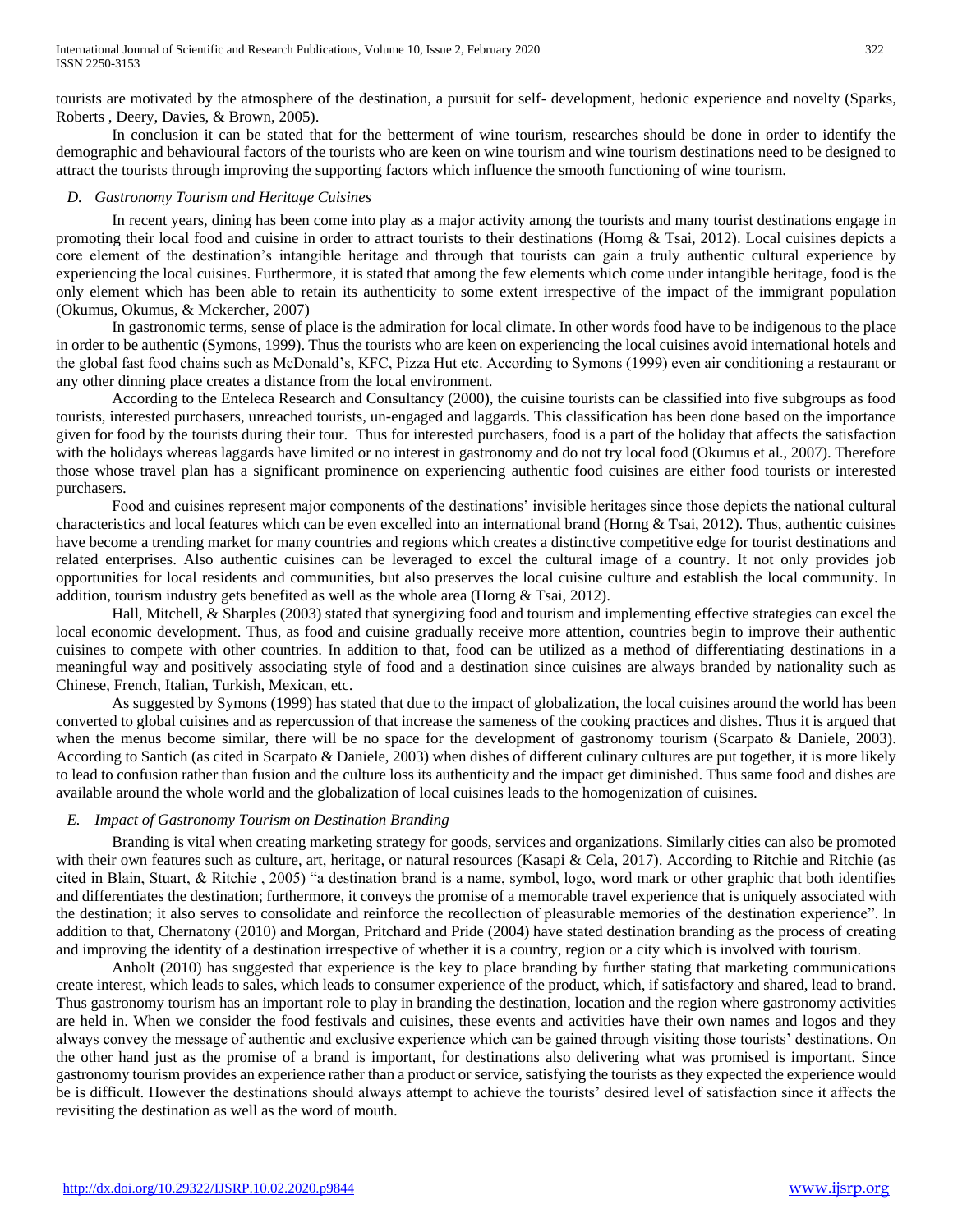Place brand strategy has been defined by Anholt (2004) as "a plan for defining the most realistic, most competitive, and most compelling strategic reason for the country, region, or city; this vision then has to be fulfilled and communicated". Similarly the countries such as France, Italy and Thailand etc. promote their gastronomy tourism through communicating their food festivals, wine tourism, authentic cuisines and food tours to their potential gastro-tourists as one of the fascinating reasons to visit the country.

The main feature of gastronomy tourism is promoting the authenticity which is native to a destination. As suggested by Williams, Williams and Omar (2014) a destination brand must be authentic, organic and self-developing. If a destination can brand itself successfully, it will be easier to attract tourists by creating awareness as well as a holistic image about the destination (Hashimoto & Telfer, 2006). In order to enhance the awareness of a destination, cuisines should create the brand and add brand values by introducing distinctive local and ethnic flavours to the cuisines (Hall et al., 2003). Similarly other sub components in gastronomy tourism should always emphasize on their authenticity in their communication as well as serve as promised in their communication.

#### *F. Challenges Faced by Gastronomy Tourism*

In gastronomy tourism food becomes the primary motivation to visit a destination whereas the geographic location becomes the secondary factor. Thus food replaces the geographic location as the brand destination and the location become the backdrop of an authentic food experience. But however food being the start attraction and merely concentrating food is not sufficient to establish the destination identity. This was further explained by Williams et al., (2014) as a destination should not only be appealing from a foodrelated perspective, but also with convenience of reaching the destination with minimal basic infrastructure, organisation, local hospitality and targeted marketing. However some of the countries and regions who engage in the above mentioned gastronomic activities concentrated on the core of gastronomy which is food, but forget about the sufficiency an effectiveness of the supporting factors associated with the attraction of gastro-tourists to the destination. Thus local authorities have a responsibility of proving sufficient infrastructure for the smooth functioning of gastro-tourism.

From the other hand globalization has become one of the threat for localization, which is the driving force of preserving the authenticity and locality of food. Food is a crucial tool for anti-globalization in local environment. Trading affected the local traditions of the food as it provided the opportunity to have exotic and different foods and preparation techniques from other places and to combine them to produce fusion cuisine. As a result, although consumers may accept that there are "pure" cuisines but mostly they are "hybridized" (Guzel & Apaydin, 2016). Therefore even though destinations are promoted as providing authentic food, there is a doubt that to which extent it's pure and authentic.

There is another argument where destination branding can be treated as corporate branding. However as status by Kavaratzis (2009) branding a destination is more difficult than branding a corporate since projecting and implementing a single identity, ethos and image will be difficult if it cannot be adopted effectively. He further agues that in order to comminicate a consistent message all the place products should be treated as "the whole entity". Thus when there are different types of gastronomy activities are going on in a single destination, it is essential to have consistency in those activities in terms of communication and branding which needs to be align with the destination branding.

Çalışkan (as cited in Kilic et al., 2017) has stated that tourists those who travel on tour packages expects a tour guide who is competent and knowledgeable about the authentic food and beverages. Thus it is arguable whether the tour guides are able to meet the expectations of the gastro-tourists by providing information on local food culture, make suggestion with respect to local dishes and places where those are served. Therefore destinations need tourist guides who are experienced and knowledgeable about the activities related to gastronomy.

### IV. CONCLUSION AND FUTURE RESEARCH DIRECTIONS

In global literature, there is no common agreement on the differences between gastronomy tourism, food tourism and culinary tourism. However, in a general sense, all these terms are similar. Even though, the studies carried on the concept of gastronomy tourism are rare, it is keep growing and receiving majority of the tourists' attention.

As suggested by Williams et al., (2014) sub components of gastronomy tourism consists of experiential trips to gastronomic regions, visits to primary and secondary producers of food, gastronomic festivals, food fairs, events, farmers' markets, cooking shows, demonstrations, tastings of quality food products, and food-related activities related to particular lifestyles and cultures. Furthermore, gastronomy is the comprehensive understanding of the interrelationship and interdependency of various social cultures, historical components, literature, philosophy, economic status, religions and others aspects, in which food is the core subject.

Gastronomy tourism showcases the country's or region's culture and heritage associated with the food and beverages which is a vital component of tourists experience. It is because, food and beverage has a significant touristic value for tourists in the concept of gastronomy tourism and it leads for revisiting the destinations. The literature suggests that the gastronomy excels the destination attractiveness, contributes to sustainable presence of the authenticity of food and beverages and creates opportunities for the countries to brand their cuisines under the country's or region's name. Also if the region has various types of food indigenous and distinct from other regions, then those can be leveraged to attract tourists which may create an economic impact.

The scholars have also stated that the gastronomy tourism plays a significant role in destination branding. Destination branding is aimed at creating value to a destination by promoting a tourist destination through the building of a linked brand in order to assist the tourists to recognize and share the brand identity of a destination. Thus the sub elements of gastro-tourism should be de designed and strategized in a way which will enhance the destination branding.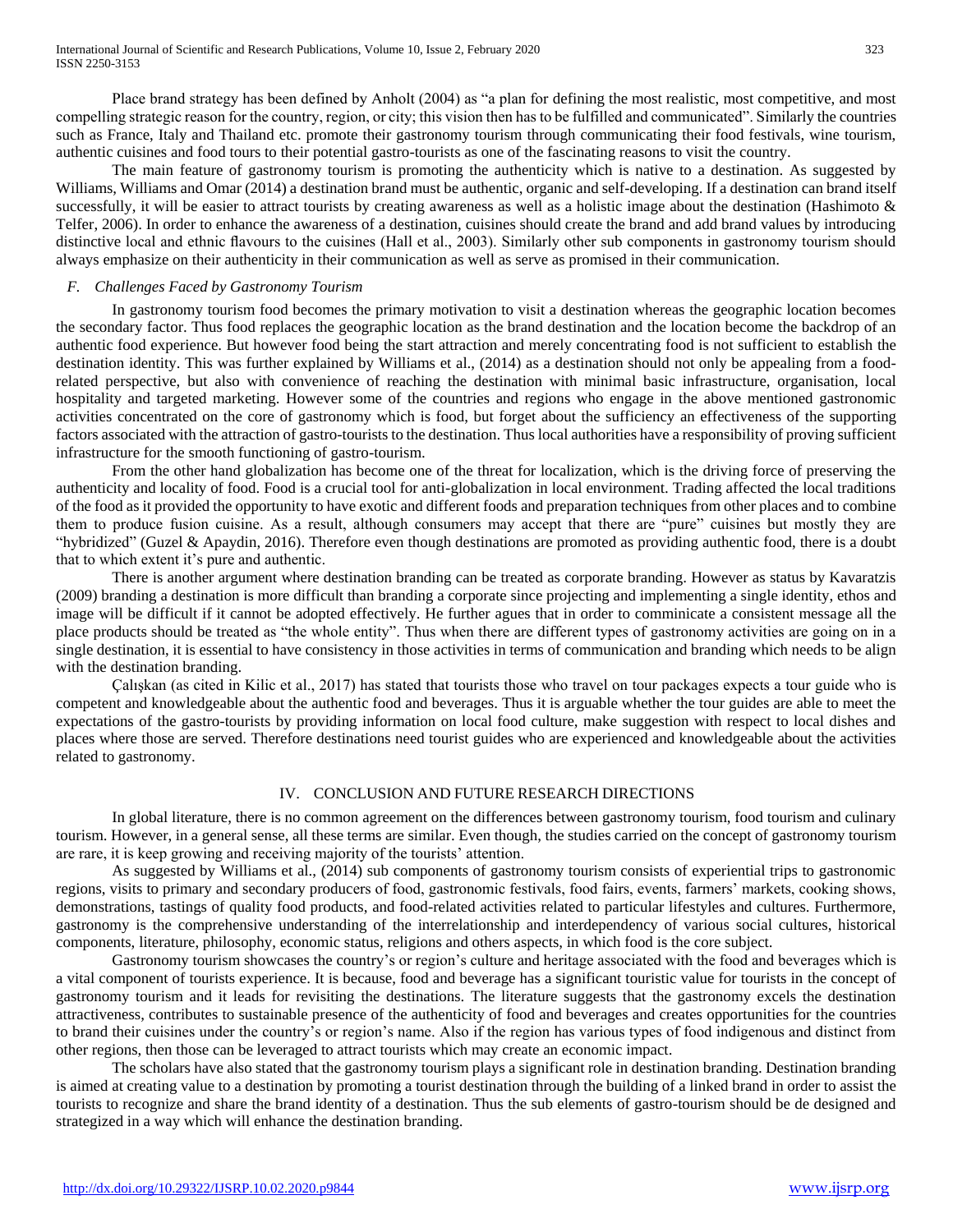There is only a limited number of studies on "gastronomic tourism". Therefore research, studies and projects about gastronomy, gastronomic tourism and its development should be carried out on a nationwide and international basis. Furthermore panels, workshops and seminars should be held to inform foreign and domestic tourists about the activities related to gastronomy tourism such as food festivals, food tours and authentic cuisines etc. On the other hand the researches should engage on finding in depth knowledge regarding the motivation for tourists to participate for different types of activities related to gastronomy, tourists' demographic and behavioural factors, effectiveness of the contribution of secondary factors such as infrastructure (i.e communication, transportation), hospitality of local community, flexibility of local policies and practices of local authorities towards gastronomy tourism etc.

#### **REFERENCES**

- [1] 10 Best Wine Travel Destinations of 2019. (n.d.). Retrieved January 15, 2020, from Wine Enthusiast: https://www.winemag.com/top-10-wine-travel-destinations-2019/
- [2] 13 Most Popular Food Festivals Around The World To Visit In 2020. (2019, November 07). Retrieved from ou Ain't A True Foodie If You Haven't Been To At Least Five Of These Most Happening Food Festivals Around The World: https://traveltriangle.com/blog/food-festivals-around-the-world/
- [3] Anholt, S. (2004). Brands and Branding. (R. Clifton, J. Simmons, & S. Ahmad, Eds.) Princeton: The Economist Series, Bloomberg Press.
- [4] Anholt, S. (2010). Definitions of place branding Working towards a resolution. Place Branding and Public Diplomacy, 6(1), 1-10.
- [5] Beverland, M. (2001). Generation X and wine consumption. Australian and New Zealand Wine Industry Journal, 16(1), 91-96.
- [6] Blain, C., Stuart, E. L., & Ritchie , J. B. (2005). Destination Branding: Insights and Practices from Destination Management Organizations. Journal of Travel Research, 43, Journal of Travel Research. doi:10.1177/0047287505274646
- [7] Bruwer, J. (2003). South African Wine Routes: Some Perspectives on the Wine Tourism Industry's Structural Dimensions and Wine Tourism Product. Tourism Management, 24(4), 23-435.
- [8] Cankul, D. (2017). Gastronomy Tourism and Destination Competitiveness. Third International Gastronomic Tourism Congress, (pp. 100-109).
- [9] Carlsen, J. (2004). A Review of Global Wine Tourism Research. Journal of Wine Research, 5-13 .
- [10] Carlsen, J., & Dowling, R. (1999). Bureau of Tourism Research. Bureau of Tourism Research, 100-109.
- [11] Chang, R. C., Kivela, J., & Mak, A. H. (2010). Food preferences of Chinese tourists. Annals of Tourism Research, 37(4), 989–1011.
- [12] Chang, R., Kivela, J., & Mak, A. (2011). Attributes that influence the evaluation of travel dining experience. When east meets west. Tourism Management, 32(2), 307–316.
- [13] Chang, W., & Yuan, J. (2011). A taste of tourism: Visitors' motivations to attend a food festival. Event Management , 13-23 .
- [14] Chernatony, L. D. (2010). From Brand Vision to Brand Evaluation: The Strategic Process of Growing and Strengthening Brands. London, England: Elsevier Butterworth-Heinemann.
- [15] Cohen, E., & Avieli, N. (2004). Food in tourism: attraction and impediment. Annals of Tourism Research, 31(4), 755–778.
- [16] De Jong, A., Palladino, M., Garrido Puig, R., Romeo, G., Fava, N., Cafiero, C., ... Sjolander-Lindqvist, A. (2018). Gatronomy tourism: An interdisciplinary literature review of research areas, disciplines and dynamics. Journal of Gastronomy and Tourism .
- [17] Getz, D. (2000). Explore Wine Tourism : Management, Development, Destinations. New York: Congnizant .
- [18] Godfrey, K., & Clarke, J. (2000). The Tourism Development Handbook. London: Cassell.
- [19] Guzel, B., & Apaydin, M. (2016). Gastronomy tourism, motivation and destinations.
- [20] Hall, C. M., Sharples, L., Mitchell, R., Macionis, N., & Cambourne, B. (Eds.). (2004). Food tourism around the world. Routledge.
- [21] Hall, C. M., Mitchell, R., & Sharples, L. (2003). Consuming Places: The Role of Food, Wine and Tourism on Regional Development. Food Tourism around the World: Development, Management and Markets, 25–59. (S. L. Hall M, Ed.) Oxford: Butterworth-Heinemann.
- [22] Hall, M., & Mitchell, R. (2002). The changing nature ofthe relationship between cuisine and tourism in Australia and New Zealand: from fusion cuisine to food networks. Tourism and Gastronomy, 187–206. (A. M. Hjalager, & G. Richards, Eds.) Routledge, London.
- [23] Hashimoto, A., & Telfer, D. J. (2006). Selling Canadian culinary tourism: Branding the global and the regional product. Tourism Geographies, 8(1), 31–55. doi:10.1080/14616680500392465
- [24] Horng, J. S., & Tsai, C. T. (2012). Culinary Tourism Strategic Development: An Asia-Pacifi c Perspective. International Journal of Tourism Research, 40-55.
- [25] International Tourism Revenue Hit \$1.7 Trillion in 2018. (2019, June 13). Retrieved october 28, 2019, from GTP Headlines: https://news.gtp.gr/2019/06/11/international-tourism-revenue-hit-1-7-trillion-2018/
- [26] Iriguler, F., & Ozdogan , O. N. (2017). Food festivals as gastronomic event and attendees' motivations: The case of International Urla Artichoke Festival., (pp. 85-99).
- [27] Kasapi , I., & Cela, A. (2017). Destination Branding: A Review of the City Branding Literature. Mediterranean Journal of Social Sciences, 8(4), 129-142. doi:10.1515/mjss-2017-0012
- [28] Kavaratzis, M. (2009). Cities and their brands: Lessons from corporate branding. Journal of Place Branding and Public Diplomacy, 5, 26-37.
- [29] Kilic, G., Yucedag, N., & Aytekin, E. (2017). An Evaluation Towards Gastronomy Tourism.
- [30] Kim, Y., Eves, A., & Scarles, C. (2009). Building a model of local food consumption on trips and holidays: a grounded theory approach. International Journal of Hospitality, 28(3), 423–431.
- [31] Lee, I., & Arcodia, C. (2011). The role of regional food festivals for Destination Branding. International journal of tourism research, 355–367.
- [32] Mak, A. H., Lumbers, M., & Eves, A. (2012a). Globalisation and food consumption in tourism. Annals of Tourism Research, 39(1), 171–196.
- [33] Mak, A. H., Lumbers, M., Anita, E., & Chang, R. C. (2012b). Factors influencing tourist food consumption. International Journal of Hospitality Management, 928– 936.
- [34] Mak, A. H., Lumbers, M., Eves, A., & Chang, R. C. (2016). The effects of food-related personality traits on tourist food consumption motivations. Asia Pacific Journal of Tourism Research.
- [35] Mason , M. C., & Paggiaro, A. (2012). Investigating the role of festivalscape in culinary tourism: The case of food and wine events . Tourism Management, 1329- 1336.
- [36] Mitchell, R., & Hall, C. M. (2001). The Influence of Gender and Region on the New Zeeland Winery Visit. Tourism Recreation Research, 26(2), 63-75.